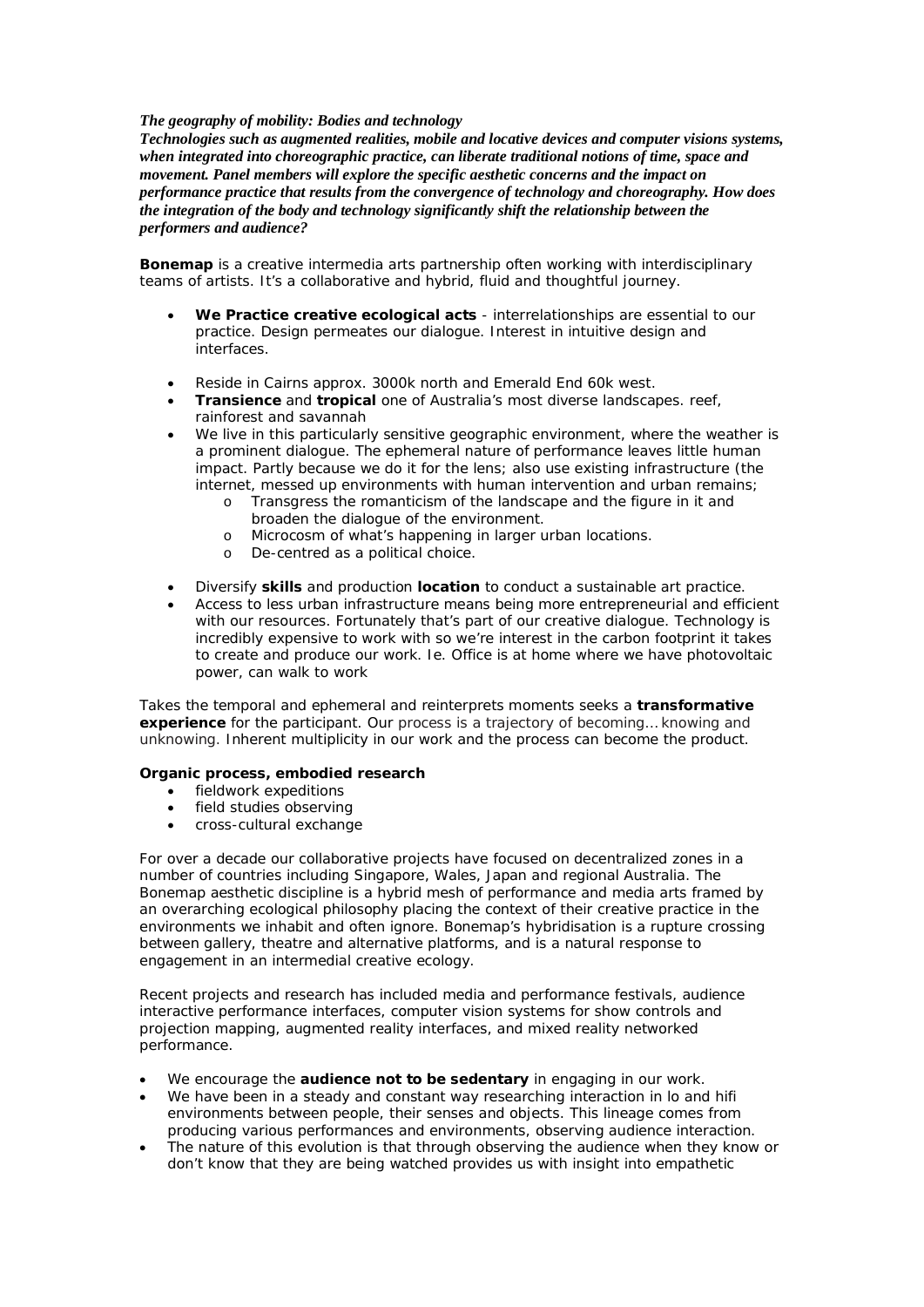relationships - show how people are engaging in environments and with objects that we are creatively producing.

- **Challenge perspective** of viewer. Theatrical environments and actions can fracture reality through use of illusion, as can technology. We use Technology to assists in transposing environments and manipulating time and place in a bid to provoke insight through experience and empathy.
- Provide author (participants) as opposed to us (creative producer) with more flexibility for engaging with the concept and creativity of the work. Phenomenon of user generated content for performance environment.
- The preference of the screen to object/person ratio. Where does the audience attention lie/go? Potentially its more cerebral and less physical because of the sedentary nature of paying attention to a screen. The more one interacts virtually he less they are interacting on the physical plane, or are they? Can we engage people through virtual and physical space spanning the distance between worlds?
- Create environment conducive to **authentic movement** participants engage in spontaneous expressive movement exploration in / with the interface.
- Constant switching from passive to active viewing, induces a heightened spatial awareness of self and a more internal sense of the spatial, physical and conceptual relationship.
- Our **methodology** investigates the relationship between body, environment, and time, partly through observing the **macro environment** (that larger than the human body) and the **micro environment** (smaller than the body)
- **The body is our interface with the world. It's the first perception with how we experience the world. The body in/as environment.**

Dance is constantly evolving as a **'living' form of culture**. Norman Doidge, MD in his book, *The Brain That Changes Itself* investigates neuroplasticity -

- "…the brain is structured by its constant collaboration with the world, and it is not only the parts of the brain most exposed to the world, such as our senses, that are shaped by experience. Plastic change, caused by our experience, travels deep into the brain and ultimately into our genes, molding them as well…"
- Plasticity is a term, referring to the brain's unique ability to constantly change, grow, and remap itself. The "plastic" in this sense refers to "moldable", as it can constantly adapt itself to deal with new input and information.
- Every time the brain encounters information, it reworks itself to accommodate it, and creates a map of the information it contains so that it can readily retrieve information
- This innate plasticity provides potential for **interactivity** and dance, in that we are making intuitive body / mind design interfaces "art" to facilitate transformative experiences, while participating in social, political and cultural dialogue. Humans are not hardwired, as exposure to what we creatively produce influences the development of the body and human endeavour.

-- --

Ever participated in or delivered a presentation by teleconference and you can't see the speaker; or hear the audience's question?

Important to think through what experience you want the end user to have. Do you want them to feel empowered or suffer from position envy?

Going to talk through **COVE as a case study** because it highlights some considerations for aesthetic concerns in the convergence of technology and choreography and relationship to audience .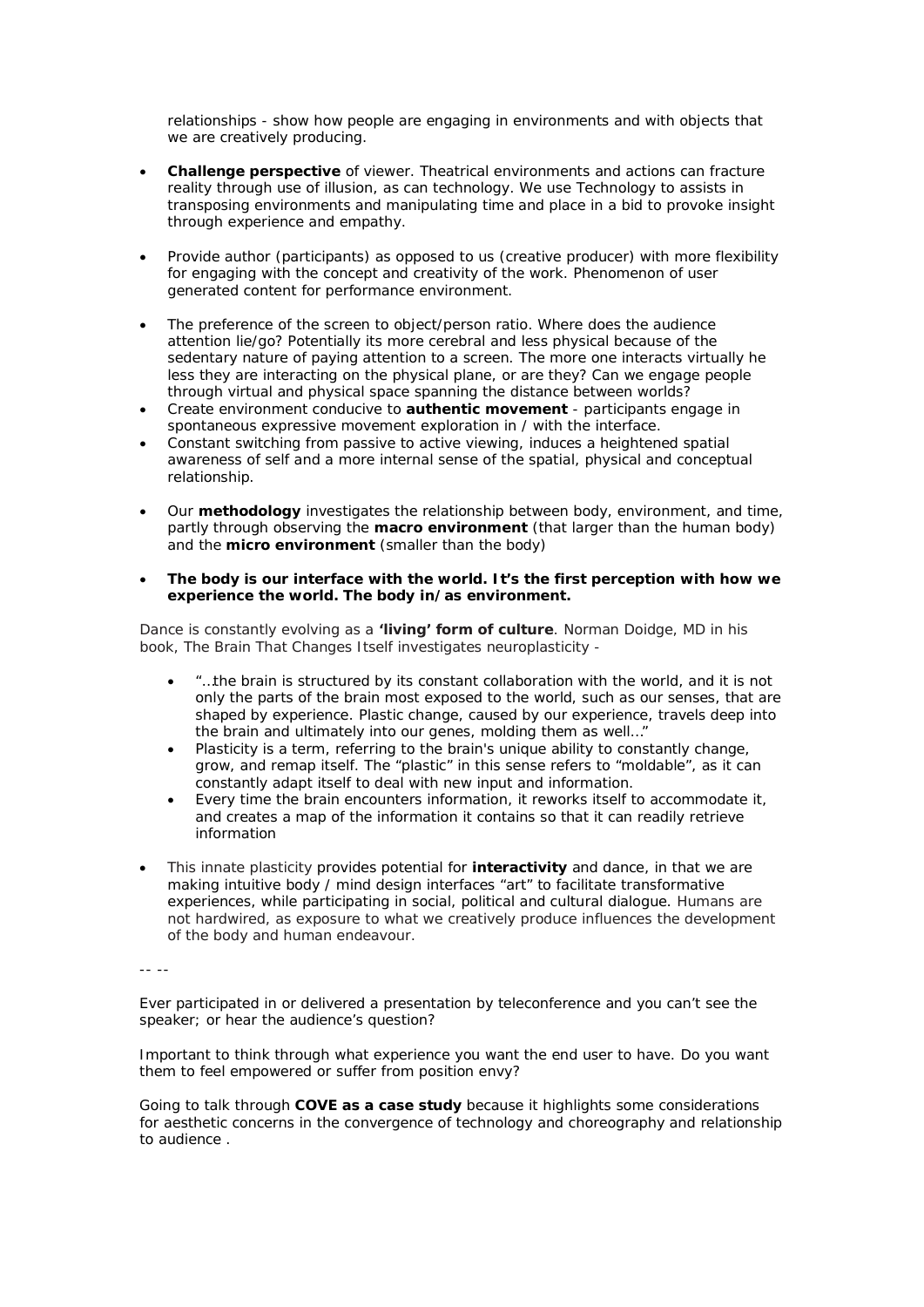Undertook research to make a work Cove, knew we wanted to make it immersive, interactive and aesthetically resolved.

**Show making of Cove** Get a sense of the scale of the work.

*Cove* is an interactive media arts experience that transforms the interior of the theatre into an immersive space that places the audience at the centre of an imaginary geography. *It'*s a subtle interactive space filled with ephemeral light sources, projection and sound. Interested in meteorological and atmospheric effects to create a transformative environment inhabited by the performer. Large forms integrate into the work as both sculptural elements and projection surfaces like ancient landmasses with the fleeting atmospheric effects in the work representing the sanctuary of a 'cove'. Sculptural representations of sea passages and landing sites integrate with media and performance to complete the immersive quality of the installation.

*Looked at the* relationship of sculpture and performance by engaging an infrared tracking system allowing the audience's movements to interact with projected light in the space. Wanted to project onto a vapour screen, create 3D sculpture, beyond our resources. focused on technical innovation where audience entering the work navigated their way through sculptural vapour screens and dance performance.

# Explain basic elements of **Cove – an event for one**

Developed the work with a programmer (Jason Holdsworth) who is a musician and a musician (Steven Campbell) who is a programmer, and a theatre technician (Stephen Barton) who is also a musician.

Audience arrives, greeted by an usher, usher gives some directions, ie. movement is rewarded, etc. Audience enters the work they have 10 minutes to explore it. Enter a preset where they step into a dark space with a vaporous floor, they think they are alone. They see a butterfly, they can make it move by gesturing, this evolves to particles and sound moving as they move. Suddenly they become aware that there is a performer in the space. They are not alone. The audience interacts with the projection, sound and dancer, who is leading who, it's a theatrical conversation without words. A lot more happens. At the end of 10 minutes the audience is left in a 'game over' sense in the pre-set state. They exit there is 5 minutes where the installation resets and then the cycle begins again for the next participant…

Each 10 minute session is a unique experience. People had to book in and we ran in approximately 25 times a day.

## **Intuitive Interfaces** - Consider Design

- **Define the parameters**, try to make them intuitive (concept, workflow, methodology / technique, outcome, sightlines)
- **Focus** attention
- Have **contributors** involved at the concept stage

#### Consider **User Knowledge** base –

- What is the audiences expected knowledge for **engaging in the artwork**? Have to be able to predicate this by devising an interface and testing the system. What kind of choreography suits the situation. All this is part of the design interface, or art.
	- o The knowledge the audience or user have when they arrive at the design (**current knowledge**), what knowledge they'll need to complete their tasks (**target knowledge**), and what the design needs to do to help them complete the task (**gap knowledge**) are the key ingredients for making an interface that seems 'intuitive' for the audience.
	- Gap knowledge Do you simplify the design interface or train the audience?
		- o Cove audience was trained through explanatory text in a program provided by an usher who also briefed them on the parameters.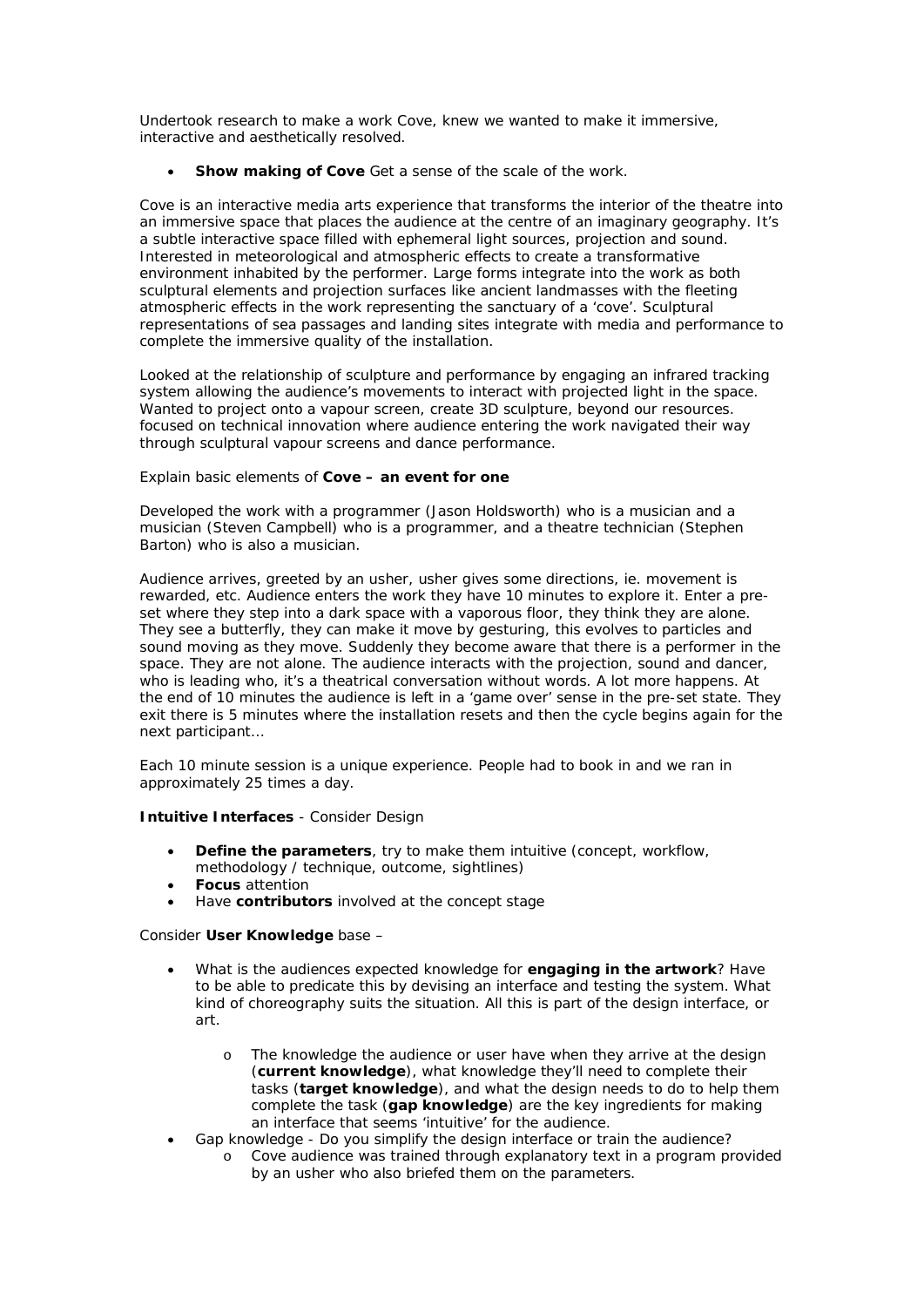- o Reflected on how to reduce the complexity of the design for the audience.
- o We knew that the current knowledge point and the target knowledge point were not identical. So when the user walked into the design, they would not know everything they need to, to operate it. The system responded to movement – projection animation, sound, so the performer was critical in stimulating interactivity.
- The current knowledge point and the target knowledge point are separate. The audience is unaware the design is helping them bridge the gap. The audience is training themselves by moving, but in a way that seems natural.

#### **Computer visioning – Immersive Environment**

- There were several sections to the work, which built in complexity as the work unfolded. The choreography had the tandem purpose – of engaging and communicating as the narrative unfolded in combination with the screen and sound narrative, so the work built as a cohesive whole for the audience.
- The installation had a spatial design that sees the theatre split into two by a semi-circular scrim, which separates the audience from the performer and operators. Six projectors back project onto the scrim, so the scrim is opaque to the audience and encloses around them unless the theatrical lighting illuminates the dancer
- In this set-up we didn't use show controls for the performer, we had a manual technical operator controlling lighting states for the performer. So the performer is not triggering any sensors.
- The interface focuses on the audient who is in the sensor stage area. (sensation of a mirror chamber) Traditionally think of the spotlight on the performer and the audience sitting passively would have empathy for the dancer moving etc. So this was still the case with the spotlight on the performer, however because the audient is moving (because if they stop moving the system slows) there is a communication happening between the performer and audience, and there is empathy occurring between the two, an empathetic feedback loop.

Cove raised a lot of questions about authorship, agency and audience / performer interactivity

- Often the audience or even performer can't tell who is operating (the technician, technology, performer, audience) and this **authorship** is a factor. For some audience who want to control (personality types those that accept ambiguity and those that prefer the concrete. Passive and active users.
- **Agency** Different modes of interactivity where people feel like their interacting (controlling) and what happened when you challenge this experience ie. Cove audience of one felt alone and in control and then realize their interacting with a human too, questions the relationship of who is active passive, who is saying what. Is it the audience leading the conversation or performer?
- **Gesture computing** Challenging to create and program a common movement language because of diversity of movement "accent" ie. do people wave hello in the same way? That's why machines can get it wrong because of the variables. And if they do create this universal movement vocabulary, will big media producers like Apple try to copyright it? And what does that mean for choreographers?

**-- --**

In April we will be working the same team of collaborators in a residency, where we will be gratefully able to **deepen** the **dialogue**.

**The Sweet Spot** project encompasses research design and structural development of a media and sonic environment in reference to the way interactivity may be configured around certain **generative actions**.